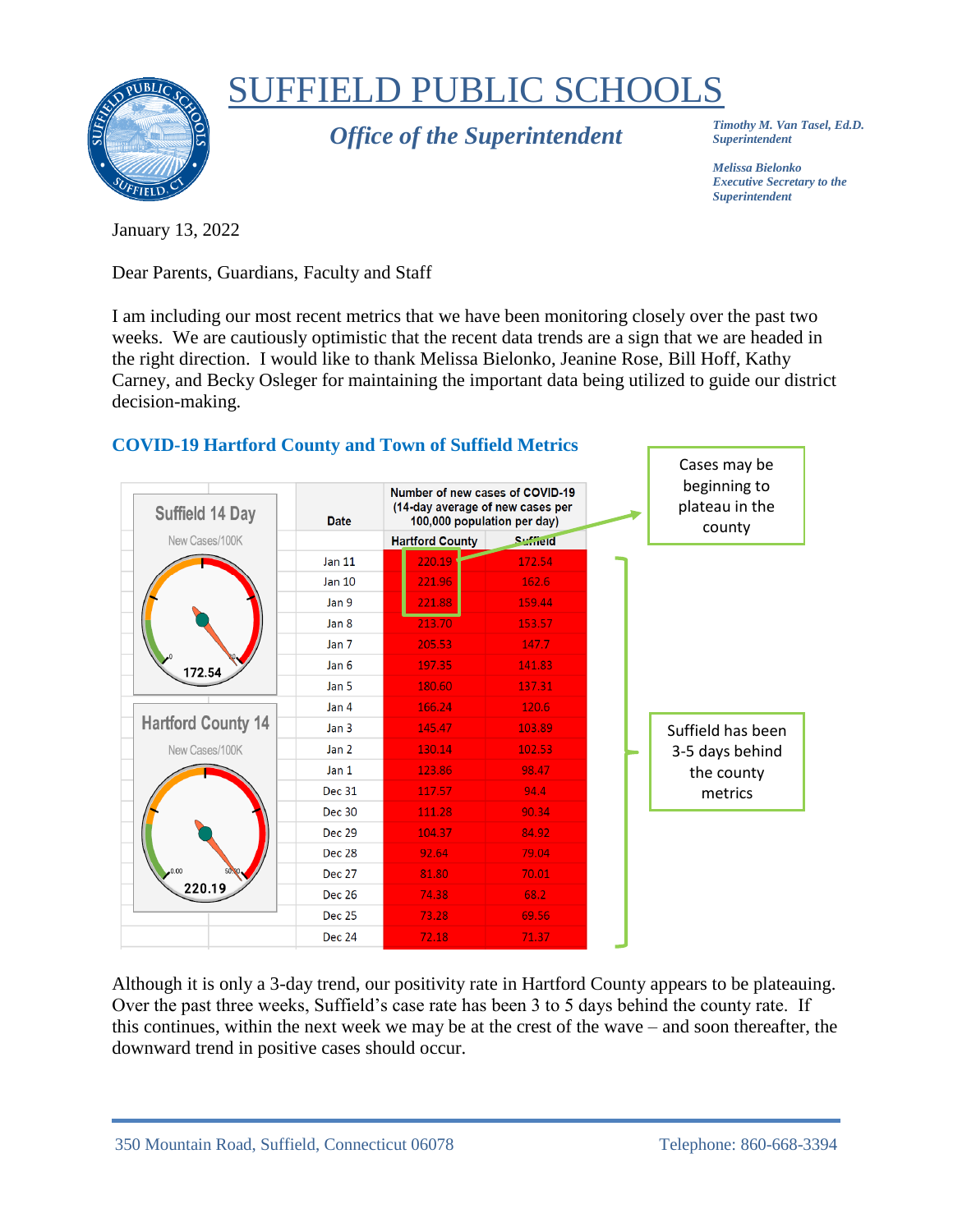|                                             | $24 -$<br><b>Dec</b> | $27 -$<br><b>Dec</b> | $28 -$<br><b>Dec</b> | $29 -$<br><b>Dec</b> | $30 -$<br><b>Dec</b> | $31 -$<br><b>Dec</b> | $3-$<br>Jan    | $4-$<br>Jan | $5-$<br>Jan | $6-$<br>Jan | $7 -$<br>Jan | $10 -$<br>Jan | $11 -$<br>Jan | $12 -$<br>Jan |
|---------------------------------------------|----------------------|----------------------|----------------------|----------------------|----------------------|----------------------|----------------|-------------|-------------|-------------|--------------|---------------|---------------|---------------|
| # of Confirmed<br>Cases                     | $\overline{7}$       | 24                   | 11                   | 17                   | 11                   | 10                   | 67             | 10          | 8           | 3           | 9            | 63            | 9             | 7             |
|                                             |                      |                      |                      |                      |                      |                      |                |             |             |             |              |               |               |               |
| # of Students<br>Quarantined                | 101                  | 84                   | 85                   | 86                   | 91                   | 89                   | 111            | 148         | 179         | 182         | 151          | 158           | 104           | 76            |
|                                             |                      |                      |                      |                      |                      |                      |                |             |             |             |              |               |               |               |
| # of Certified Staff<br>Quarantined         | $\mathbf{1}$         | 2                    | 3                    | 4                    | 7                    | 8                    | 10             | 16          | 16          | 14          | 14           | 3             | 4             | 3             |
|                                             |                      |                      |                      |                      |                      |                      |                |             |             |             |              |               |               |               |
| # of Non-Cert. Staff<br>Quarantined         | $\mathbf{1}$         | $\overline{2}$       | $\overline{2}$       | 4                    | 5                    | 5                    | $\overline{2}$ | 5           | 5           | 6           | 6            | 8             | 6             | 5             |
| Cert. & Non-Cert.<br><b>Staff Totals</b>    | $\overline{2}$       | 4                    | 5.                   | 8                    | 12                   | 13                   | 12             | 21          | 21          | 20          | 20           | 11            | 10            | 8             |
|                                             |                      |                      |                      |                      |                      |                      |                |             |             |             |              |               |               |               |
| <b>Student &amp; Staff</b><br><b>Totals</b> | 103                  | 88                   | 90                   | 94                   | 103                  | 102                  | 123            | 169         | 200         | 202         | 171          | 169           | 114           | 84            |

## **COVID-19 Suffield Public Schools COVID-19 Trend History**

Important to note, the cases reported for January 3 and January 10 are likely the result of when the notifications of positive cases are entered into our online reporting system. Although the portal remains open on Saturday and Sunday, most weekend cases are not reported until Sunday evening or Monday morning.

In terms of student quarantines, our numbers are decreasing at a pace we anticipated. With a downward trend in positive cases beginning to occur, we are encouraging our families to begin transitioning their students back to school as soon as the 5-day quarantine period has lapsed and symptoms have improved. We have also had many students logging onto remote instruction without notification to the district regarding the need to quarantine or isolate. Please understand that we are not permitted to provide remote learning outside quarantine, isolation, documented health concerns for students or family members who they reside with.

## **SPS Student Absence Reporting**

|            |                                                                              | 1/1            | 1/2                      | 1/3            | 1/4 | 1/5            | 1/6 | 1/7       | 1/8            | 1/9                      | 1/10           | 1/11 | 1/12           | 1/13            |
|------------|------------------------------------------------------------------------------|----------------|--------------------------|----------------|-----|----------------|-----|-----------|----------------|--------------------------|----------------|------|----------------|-----------------|
| AWS        | Student Isolation (Parent-Reported Positive Cases)                           |                | $\overline{c}$           | 2              |     | 0              | 2   | 3         | 3              | 5                        |                |      | 2              |                 |
|            | Student Quarantine (Exposures/Symptoms/Family Member) - "Powerschool Remote" |                | $\overline{\phantom{a}}$ | 5              | 11  | 25             | 27  |           |                |                          | 25             | 34   | 54             | 44              |
|            | Students Absent - "Powerschool Absent Excused & Unexcused"                   |                |                          | 56             | 45  | 38             | 38  |           |                |                          | 29             | 22   | 15             | 23              |
|            |                                                                              |                |                          |                |     |                |     |           |                |                          |                |      |                |                 |
| <b>MIS</b> | Student Isolation (Parent-Reported Positive Cases)                           | $\overline{c}$ | $\overline{2}$           | 4              |     | $\overline{2}$ |     | 2         | $\Omega$       | 5                        | 17             | 3    | $\overline{2}$ |                 |
|            | Student Quarantine (Exposures/Symptoms/Family Member) - "Powerschool Remote" |                | ٠                        | $\overline{7}$ | 4   | 16             | 37  | ۰.        |                |                          | 16             | 23   | 30             | 32              |
|            | Students Absent - "Powerschool Absent Excused & Unexcused"                   |                |                          | 56             | 45  | 32             | 26  |           |                |                          | 51             | 37   | 24             | 26              |
|            |                                                                              |                |                          |                |     |                |     |           |                |                          |                |      |                |                 |
| <b>SMS</b> | Student Isolation (Parent-Reported Positive Cases)                           | 7              | 3                        | 4              |     | 3              |     | $\Omega$  | 3              |                          | $\overline{2}$ |      | $\Omega$       | O               |
|            | Student Quarantine (Exposures/Symptoms/Family Member) - "Powerschool Remote" |                | $\blacksquare$           |                |     | 17             | 24  | <b>NA</b> | $\overline{a}$ |                          | 12             | 18   | 21             | 18              |
|            | Students Absent - "Powerschool Absent Excused & Unexcused"                   |                |                          | 54             | 54  | 40             | 32  |           |                |                          | 29             | 31   | 28             | 26              |
|            |                                                                              |                |                          |                |     |                |     |           |                |                          |                |      |                |                 |
| <b>SHS</b> | Student Isolation (Parent-Reported Positive Cases)                           |                | 9                        | 13             | 5   | 3              |     | 4         | 5              | 9                        | 4              |      | 3              | 0               |
|            | Student Quarantine (Exposures/Symptoms/Family Member) - "Powerschool Remote" |                |                          |                | 2   | 14             | 19  | <b>NA</b> | ٠              | $\overline{\phantom{a}}$ | 13             | 13   |                | 10 <sup>°</sup> |
|            | Students Absent - "Powerschool Absent Excused & Unexcused"                   |                |                          | 104            | 112 | 112            | 106 |           |                |                          | 105            | 98   | 94             | 90              |